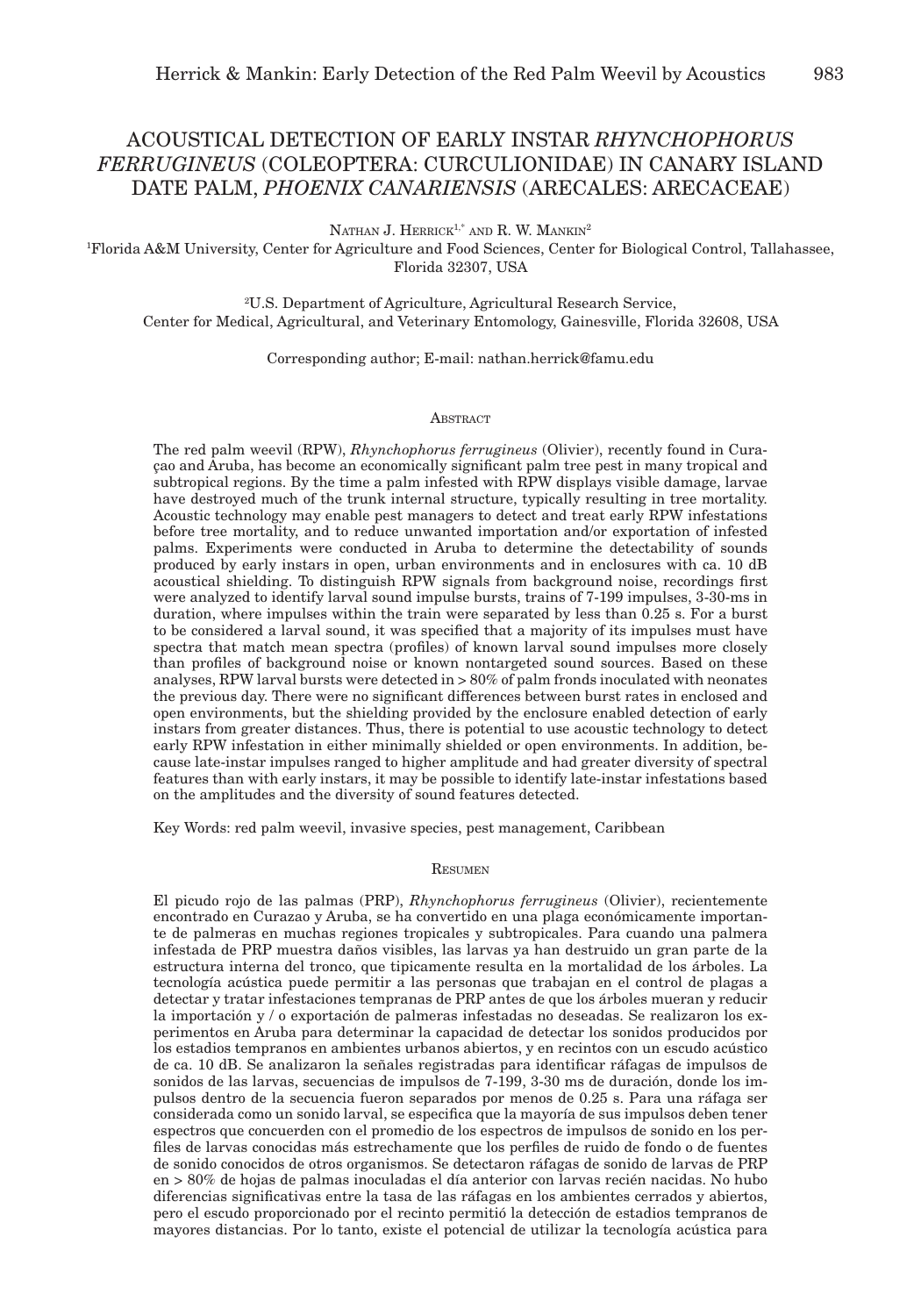detectar infestaciones tempranas de PRP en ambientes protegidos o mínimamente abiertos. Además, debido a que los impulsos de los estadíos tardios variaron a una mayor amplitud y había una mayor diversidad de características espectrales que en los estadios tempranos, puede ser posible identificar infestaciones de los estadios tardios basado en la amplitud y la diversidad de características de sonido detectados.

Palabras Clave: picudo rojo de la palma, especies invasoras, manejo de plagas, Caribe

The red palm weevil (RPW), *Rhynchophorus ferrugineus* (Olivier), is of international concern due to its destructive feeding within palm trees and the threat that it poses to the ornamental and date palm industries, including plantings of *Phoenix dactylifera* L.(Arecales: Arecaceae) and *P. canariensis* Chabaud. The economic worth of palm species for ornamental and date production in the United States alone is estimated at \$230,000,000/ yr (Roda et al. 2011).

Originating from tropical Asia, RPW was found attacking palms in the Arabian Peninsula in the 1980s. Throughout the late 1980s and early 1990s, RPW spread to the United Arab Emirates, Saudi Arabia, and the Islamic Republic of Iran. El-Sabea et al. (2009) estimated the economic loss due to management and eradication of RPW in a date plantation in the Middle-Eastern-Gulf region to be as much as \$25,920,000 at only 5% infestation.

More recently, RPW entered North Africa, the Sharqiya region of Egypt, Europe, and Australia (Murphy & Biscoe 1999). In 2009, RPW was reported in the Caribbean on the islands of Curaçao and Aruba (Thomas 2010). Its arrival on Curaçao is suspected to be from *Phoenix* spp. imported from Egypt (Roda et al. 2011). Shipments of palm from Curaçao to Aruba, and the lack of phytosanitary regulations, have resulted in a recent establishment of RPW on Aruba.

Adult RPW are attracted to damaged and/or stressed palms. Oviposition at the base of the palm fronds is common. Early instars typically enter the palm through injured or unprotected areas of the tree where they tunnel and feed on the internal structural and meristematic tissues of stems and fronds. Damage to the palm often goes unnoticed during early larval development. By the time the palm displays symptoms of damage, larvae are late in development and it is often too late to prevent tree mortality (Faleiro 2006). Early detection of infested palms would benefit management of RPW because palms could be treated before tree mortality.

Several studies already have demonstrated successful identification of RPW larvae by recording and analyzing sounds produced by their movement and feeding activities in infested palm trees, trunk sections, or fronds in the laboratory (Al-Manie & Alkanhal 2004; Soroker et al. 2004; Pinhas et al. 2008; Mankin et al*.* 2008a; Potamitis 2009) or in urban field sites (Fiaboe et al. 2011;

Mankin et al. 2011). Although early detection of RPW by acoustic methods is ranked as an important need for improvement of RPW management (Mukhtar et al. 2011), the literature lacks information about the detectability of the earliest RPW instars in field environments. For example, there is a large difference in the sizes of mouthparts and muscles of early and late instars; consequently, early instars are not as powerful and could be more difficult to detect. Dembilio & Jacas (2011) found that the mandible length of first instars was 0.123 mm, while the mandible length of last instars was 2.361 mm, a 20-fold size difference.

The goal of this study was first to detect early instar RPW movement and feeding sounds in a quiet, enclosed environment and then to determine if the signals can be detected reliably in open, urban or field environments where loud ambient sounds may interfere with detection of weak insect sounds. Preliminary studies did confirm that early instars were readily detected in a quiet, enclosed environment using acoustic devices that previously had successfully detected late instar RPW in open, urban environments. Consequently, the focus of the study was on the detectability of early instars under minimally shielded and open, urban conditions.

# Materials and Methods

# Insects, Palm Fronds, and Acoustically Shielded Enclosure

To obtain neonates, 4 male and 4 female fieldcollected RPW adults were placed in a plastic container  $(20 \times 18 \times 14 \text{ cm})$  with an 8-cm-diam hole cut into the lid, covered with mesh screen. Paper towels were placed at the bottom of the container and moistened with a 20% sugar solution to provide moisture and an oviposition substrate. The paper towels were replaced and inspected daily for eggs. Eggs were gently brushed onto moistened filter paper, housed in Petri dishes, and inspected daily for eclosion.

Six uninfested *Phoenix canariensis* Chabaud fronds  $(12 \times 6$  cm at base of frond), collected in Aruba (near N 12.53942° W 070.04067°, 21 m asl), were prepared for inoculation by drilling 3 holes approximately 2.54 cm apart into the base of each frond. The holes (3 mm diam) were drilled approximately 5 cm deep. Neonates were placed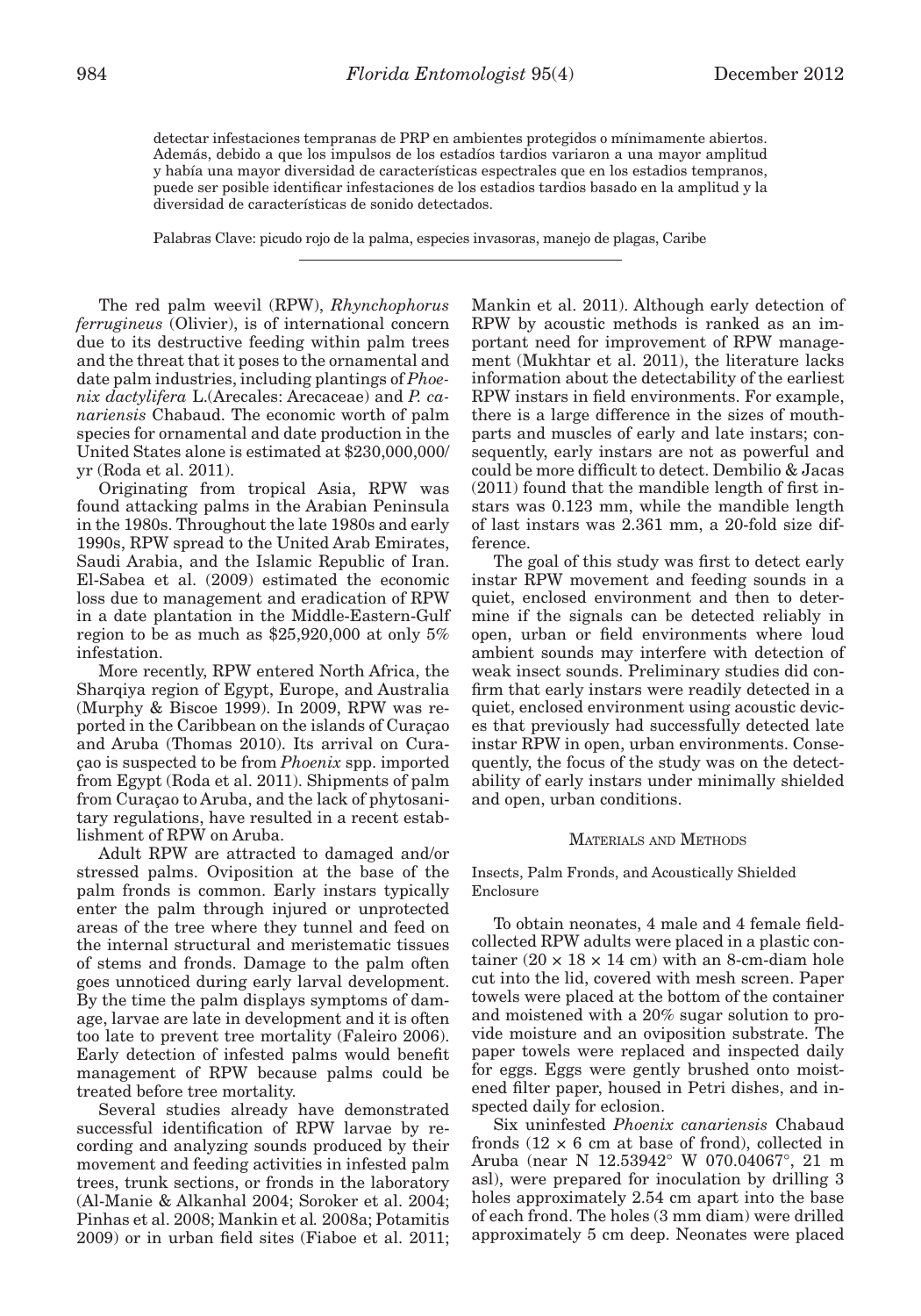gently into each hole using the soft-tipped end of a paintbrush. Holes were plugged with a small piece of paper towel to prevent escape of larvae. Fronds were placed in a plastic bag with 2.54 cm water that was replaced daily to prevent them from drying out. Adults, eggs, and fronds were held under local ambient conditions. Acoustic recordings (see next section) were obtained in enclosed and open environments beginning about 24 h after fronds were inoculated with neonates. The enclosure, set up purposely to be low-cost and easily constructed, was a 3-× 6-m room with a 2.5-m ceiling, isolated inside a building that provided partial shielding against wind, road noise, bird calls, and other external background sounds. Doors and windows were closed, and circuit breakers and water supply were shut off to reduce background noise levels.

Late instars were collected for acoustic comparisons with early instars by removing a palm frond from a *P. canariensis* tree which had visible signs of infestation, and which displayed drooping and yellowing of the fruiting structures. Three late instars (mandibles ca. 1 mm or larger) were dissected from the frond after the acoustic recordings were complete.

#### Larval Signal Recording and Analysis

Two sets of 5 (2-min) recordings were made of sounds produced by early instar RPW in the 6 inoculated fronds (replicates). The first set of recordings was made under enclosed conditions, while the second set was made outdoors, where extrinsic environmental conditions were not controlled, and frequent periods of vehicular noise, wind, and bird calls occurred. The recordings were made between 13:00 and 18:00 h.

The experiments were conducted using an AED-2000 amplifier (Acoustic Emission Consulting [AEC], Sacramento, California) with a Model SP-1L sensor-preamplifier module (AEC, Sacramento, California) which had a magnetic attachment at its base, enabling connection to a screw  $(13 \times 1$  cm) inserted into the frond between the second and third inoculation site and approximately 4 cm from the first inoculation site (Fig. 1). The AED-2000 was connected to a digital (44.1 kHz sampling rate) audio recorder (model HD-P2, Tascam, Montebello, California) with headphones that enabled immediate listener assessment of larval signals as they were being recorded. The AED-2000 amplifier filters out signals below 1 kHz where much of the traffic and wind noise occurs (Mankin et al. 2011).

Computer assessments were performed to compare the detectability of early instar RPW in enclosed and open environments. The procedure for conducting assessments was based on previous findings that RPW larval sounds typically are produced as bursts (groups or trains of 7-199 in-



Fig. 1. Experimental set-up of AED-2000, digital recorder, and sensor-preamplifier module magnetically attached to a screw and inserted into the base of a pruned palm frond for use in obtaining digital recordings of *Rhynchophorus ferrugineus* early instar feeding.

dividual, 3-30-ms impulses spaced < 0.25 s apart) interspersed by longer, quiet intervals (Mankin et al. 2008a). Bird noise, vehicular noise, and wind, often contain longer, continuous signals with harmonics rather than the short, broadband impulses typical of insect sounds (Mankin et al. 2011). When wind produces leaf-fluttering and tapping sounds, such signals do contain broadband impulses resembling those produced by insects, but these tend to occur in longer trains with 200 or more impulses (Mankin et al. 2011). Incidental taps or internal tree noises tend to produce shorter trains containing < 7 impulses (Mankin et al. 2008b). In addition, the spectra of vehicular and wind signals often have frequency peaks that are different from insect sound impulses and can be distinguished by comparisons with spectral means (profiles) of impulses in known sounds produced by insects and other sources using DAVIS and other custom-written insect signal analysis programs (Mankin et al. 2000, 2008a). Although these methods of distinguishing insect sounds from background noise are not completely errorfree, they have been used successfully in several previous studies to detect RPW (Mankin et al. 2008a; Fiaboe et al. 2011; Mankin et al. 2011) and other insects (Mankin et al. 2008b) in wood when background noise was of low to moderate intensity.

In the initial stage of the insect sound assessment procedure, recordings were screened using the Raven sound analysis program (Charif et al. 2008). Intervals of ca. 40-180-s were selected that separately contained series of insect sounds or background sounds unambiguously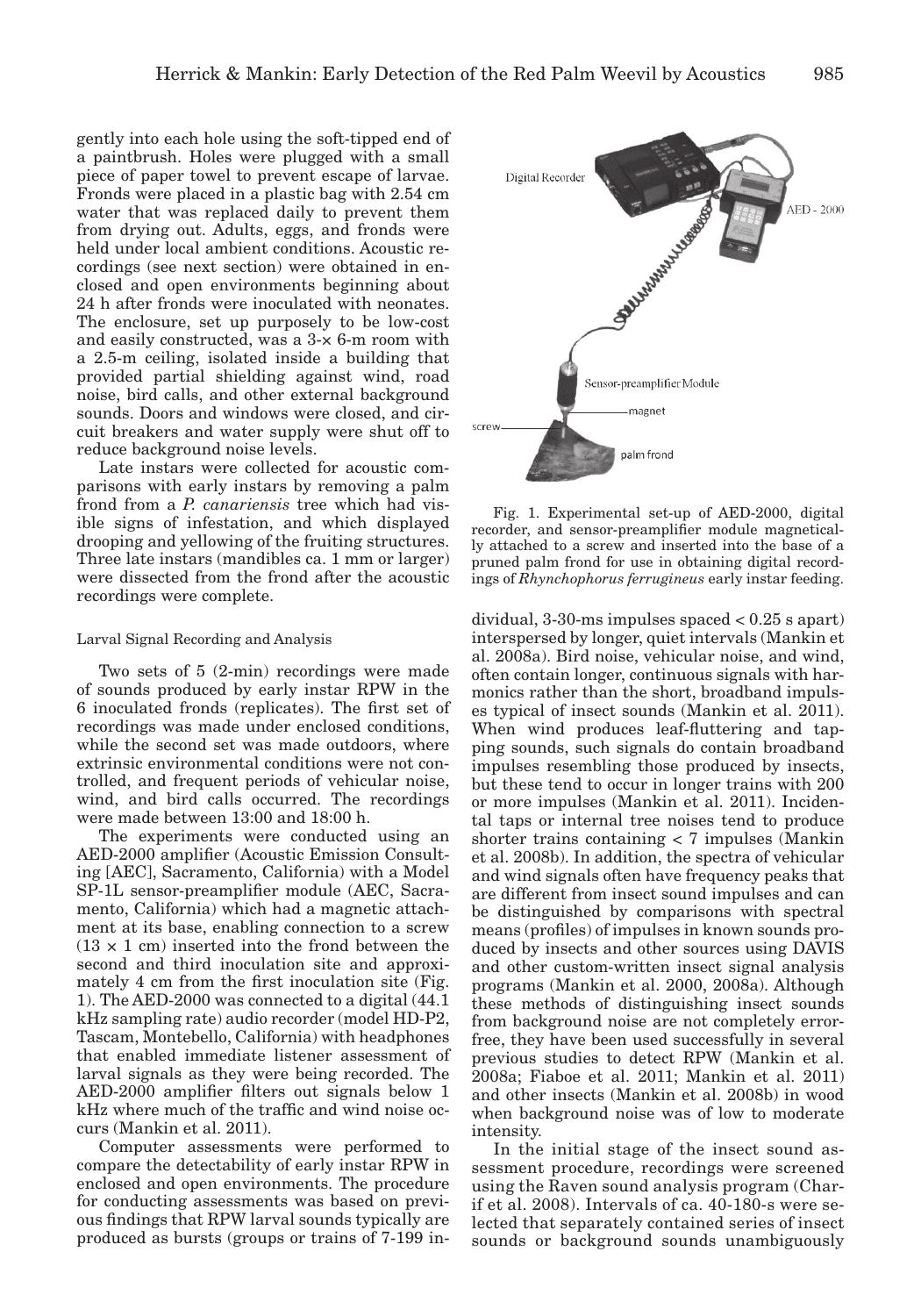identifiable by a listener with previous fieldrecording experience. Mean spectral profiles of the insect sound impulses and background noise impulses in the selections were constructed using the DAVIS insect signal analysis program (Mankin et al. 2000). For this experiment, one larval profile was constructed from a relatively noise-free recording with early instars, and a second from a relatively noise-free recording with late-instars (see details in RESULTS). A background noise profile was constructed from a period of vehicle noise and a second profile was used from a previous study in nearby Curacao (Fiaboe 2011) because these islands have similar species in their urban areas. Finally, the complete set of enclosed- and open-environment recordings were analyzed in DAVIS to distinguish whether spectra of individual impulses closely matched a larval sound profile or if they closely matched vehicle or bird noise profiles, based on the relative magnitudes of particular signal features, i.e., by assessing least-square differences among relative spectrum-level magnitudes within specific frequency ranges (Mankin et al. 2000). Impulses that closely matched either the early- or late-instar profile were classified by automated DAVIS subroutines as larval impulses, while impulses that matched either the vehicle noise or bird noise profile were classified as background noise impulses. In this experiment, the threshold for acceptance was an average difference of 5 dB between impulse and profile over the frequency range between 1 and 10 kHz (Mankin et al. 2000). If an impulse failed to closely match any of these profiles, it was discarded as unknown background noise. (It should be noted that comparisons of spectral features of individual impulses with spectral features of insect sound profiles can be done manually for individual impulses using signal analysis programs like Raven, but the manual process is considerably slower than an automated process).

Larval bursts were specified as trains of 7-199 impulses, a majority of which closely matched a larval spectral profile. The rates of occurrences of larval impulses and larval bursts (Mankin et al. 2008b) were calculated, as well as rates of occurrences of background noise impulses and trains of background noise impulses.

For statistical comparisons, the larval-soundburst rates and larval-sound-impulse rates detected in enclosed and open conditions were compared using two-tailed, paired Student's *t*-tests. In addition, two-tailed, paired Student's *t*-tests were performed on the rates of background noise trains in enclosed and open environments, as well as rates of background noise impulses in enclosed and open environments. Counts of impulses in each recording that matched the two larval impulse profiles were pooled as larval impulses, and counts of impulses in each recording that matched the vehicle and bird noise impulses were pooled as background noise impulses (see RESULTS).

# **RESULTS**

Early instar RPW produced impulses with a wide range of amplitudes and spectral features, exemplified in the oscillogram and spectrogram of Fig. 2A-B. Late instars (Fig. 2C) produced impulses with amplitudes similar to early-instar impulses, but also produced numerous impulses of greater amplitude than typically observed from the early instars. This difference is reflective of the greater strength and greater range of movement and feeding activity of the late instars. In a series of 582 larval impulses recorded from a frond containing 3 late instars, for example, the mean ± SE sound pressure level for frequencies > 1 kHz (SPL[> 1kHz]) was  $66.45 \pm 0.226$  dB (for a more complete description of SPL in different frequency ranges see Mankin et al. 2000), while 130 larval impulses recorded from a frond inoculated with three neonates had a lower mean ± SE SPL[> 1kHz] of  $54.8 \pm 0.515$  dB. The 11.7 dB reduction in SPL was highly significant under a two-tailed Student's *t*-test with unpaired observations and pooled sums of squares  $(t = 400, P < 0.0001)$ .

The spectra of impulses produced by late and early instars were similar, with broad-band features primarily between 2 and 14 kHz (Figs 2B, 2D, and 3a-b). The late-instar spectral profile (Mankin et al. 2008a, 2011) in Fig. 3a was calculated as a mean of 44 spectra in a series of impulses recorded from a frond containing 3 late-instar larvae. The early-instar profile in Fig. 3b was calculated as a mean of 42 (512-point) spectra in a series of impulses from a frond inoculated with 3 neonates. The vehicular noise profile in Fig. 3c was calculated as a 5-s mean of 50 consecutive 512-sample spectra of vehicle-produced impulses recorded under open conditions during a period of loud traffic.

The shielding of the enclosed room reduced the sound pressure level of external background noise by ca. 10 dB. For example, in a 50-s period recorded from a palm frond outdoors, 54 impulses classified as background sounds had a mean SPL[> 1kHz] of  $62.17 \pm 0.336$  dB, while 33 background sound impulses had a mean SPL[> 1kHz] of 51.06 ± 0.641 dB when the frond was transferred to the enclosure.

To compare the rates of larval signals and background noise signals in enclosed and open environments, we tested the spectrum of each sound impulse against each of four spectral profiles, a) - d), where profile a) was the late-instar profile in Fig. 3a, profile b) was the early-instar profile in Fig. 3b, profile c) was the vehicle noise profile in Fig. 3c; and profile d) was the bird-calls profile constructed by Fiaboe et al. (2011) from recordings of bird calls in Curaçao. In this ex-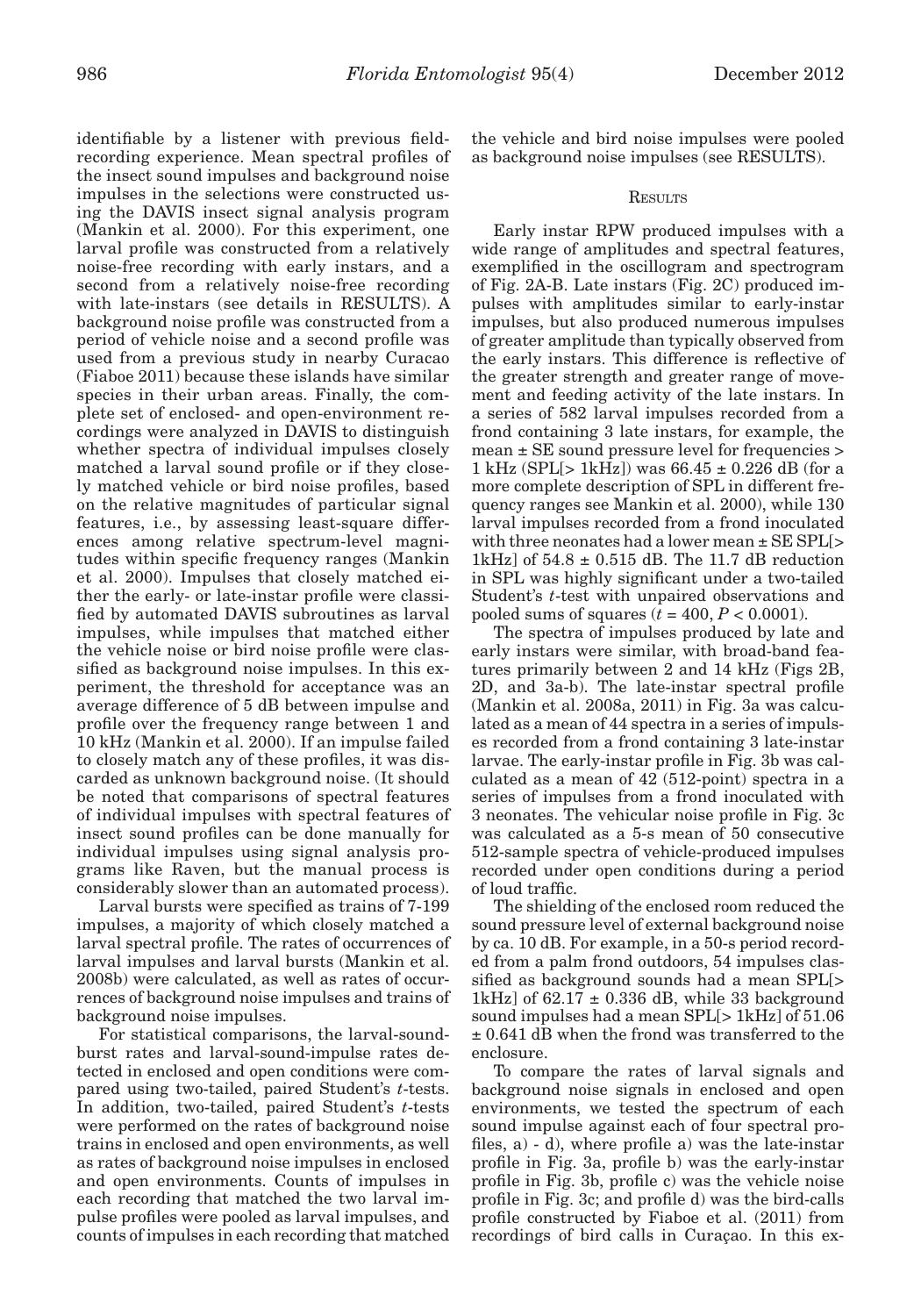

Fig. 2. Oscillogram (A) and spectrogram (B) of sound impulses produced by early-instar *Rhynchophorus ferrugineus* compared with oscillogram (C) and spectrogram (D) of impulses produced by late instars.

periment, it was difficult to find bird calls that did not contain embedded larval sounds, but it



Fig. 3. Mean spectral profiles of sound impulses produced by late-instar *Rhynchophorus ferrugineus* (RPW) larvae (dashed line), early-instar RPW larvae (solid line), and vehicle noise (dot-dashed line) in recordings collected by AED-2000 instrument.

was feasible to use the same bird-call profile that had been constructed from recordings in Curaçao because the bird species are very similar on the Aruba Curaçao, and Bonaire (Prins et al. 2009). Similarity coefficients of 74-78% were measured by Prins et al (2009) for resident species, and 65- 73% for migrant species.

## **D**ISCUSSION

The recordings in this study from early instar RPW confirm that larvae of all instars can be detected over distances of at least 5-10 cm in either enclosed (shielded) or open (exposed) environments. Based on previous studies with similar sized insects, it is possible that early instars could be detected at distances up to 0.5-1 m in quiet environments, while late instars can be detected at distances of 1-4 m (Mankin et al. 2011). The ~10 dB reduction in background noise afforded by recording in a quiet, enclosed room enables detection of the early instars over a 2-4-fold greater distance than in the open environment (Mankin et al. 2000). It should be noted, however, that background noise can be highly variable, and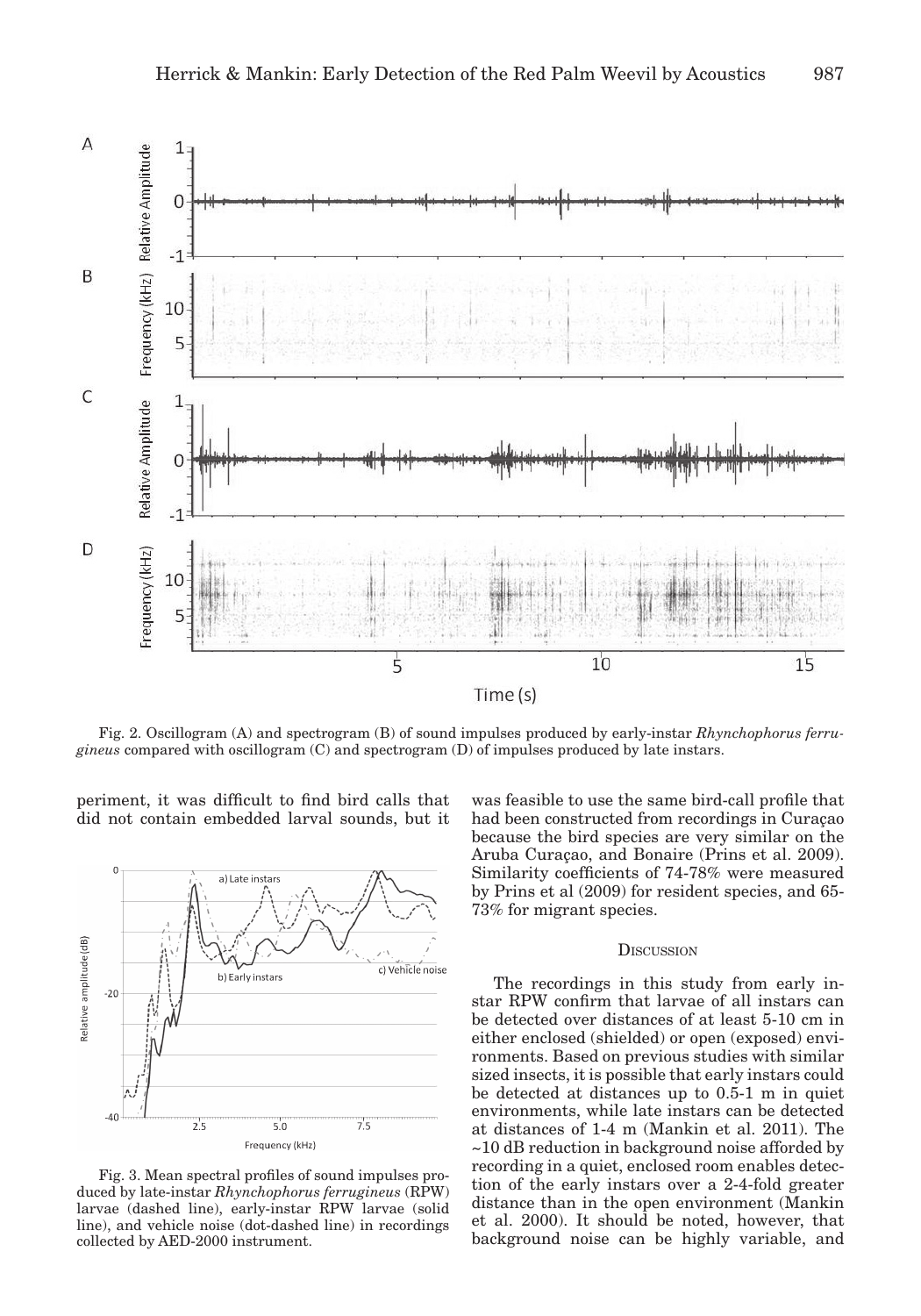frequently could exceed the levels in the current experiment. In the Caribbean region, for example, wind noise can be highly significant in the afternoon and bird calls in the morning. The rate of larval sound production also can be variable. For one early instar tested in Table 1, the rate of production of larval sound bursts varied from  $0.01$  to  $0.23$  s<sup>-1</sup> in separate recordings and the rate of larval sound impulses varied from 0.84 to 5.13 s<sup>-1</sup>. Under conditions when the noise levels at a recording position are higher than typically detected larval sound amplitudes, or when larval sound bursts are detected only in brief, widely spaced intervals, the likelihood of obtaining a false negative assessment of infestation can be reduced by recording on multiple occasions or at multiple positions.

In regions where offshoots are a primary method of propagating new trees, the capability to detect early instars provides an opportunity to augment visual inspection with acoustic assessments and reduce the risks of introducing RPW into new plantings or replacement trees. Acoustical technology also affords nursery managers a preventative tool for inspecting palms for RPW that are intended for import or export, the primary pathway of RPW spread.

In addition to our findings of the ability to detect early instar RPW in open environments, the results indicate that early instar RPW produce sounds that are similar to those of late instar RPW. However, late instar RPW produce sounds that are unique to this particular stage of development. These results suggest that distinctions among signals from different instars may be discernible upon analysis of acoustical recordings in the laboratory. The ability to distinguish among instars would be useful in laboratory insect development assays especially when destructive sampling is the only means to estimate development time. Future studies should also focus on determining if there is intra-specific variation of acoustical signatures in *Rhynchophorus* spp.

Visual detection of early infestations of RPW is not possible because the tree does not show symptoms (larvae later in development often cause yellowing, drooping, and dieback of the fronds and fruit bodies). However, as demonstrated, early instars can be detected using the equipment we have applied in this study. This is especially useful in instances where palms or palm offshoots are intended for import or export or when there is concern that a tree of high commercial or ornamental value has been exposed to RPW. We recommend the following procedures to practitioners for identifying an RPW infestation in the field:

- Step 1. Practitioners should first familiarize themselves with the operation of the instruments. Each day the instrument is used, it should be tested with standardized signals that enable the operator to determine if the systems are powered and functioning properly and if the probe is properly attached and collecting signals of appropriate amplitudes for insect detection.
- Step 2. Practitioners should familiarize themselves with amplitudes and spectral profiles of sound impulses produced by RPW in a shielded enclosure, and the amplitudes and spectral profiles of signals present in the open environment. It may be necessary to conduct 0.5 d or more of training that uses recordings of previously verified infestations.
- Step 3. If possible, the trees or offshoots should be prescreened for visual signs of infestation, and the probe should be inserted

Table 1. Comparisons among early-instar *Rhynchophorus ferrugineus* sound rates and background noise rates recorded in 6 palm fronds in enclosed (shielded) and open (exposed) conditions in Aruba (with means  $\pm$  standard errors listed in final 2 rows)

| Larval profiles sound <sup>1</sup> rate $(N_0, / s)$ |                                                    |                                              |                                              | Background noise <sup>2</sup> rate $(N_0, / s)$    |                                                    |                                              |                                              |
|------------------------------------------------------|----------------------------------------------------|----------------------------------------------|----------------------------------------------|----------------------------------------------------|----------------------------------------------------|----------------------------------------------|----------------------------------------------|
| <b>Bursts</b>                                        |                                                    | Impulses                                     |                                              | Trains                                             |                                                    | Impulses                                     |                                              |
| Shielded                                             | Exposed                                            | Shielded                                     | Exposed                                      | Shielded                                           | Exposed                                            | Shielded                                     | Exposed                                      |
| 0.081<br>0.322<br>0.000<br>0.171<br>0.160<br>0.231   | 0.178<br>0.070<br>0.042<br>0.110<br>0.091<br>0.010 | 3.18<br>6.14<br>0.44<br>4.42<br>3.39<br>5.13 | 0.95<br>2.34<br>5.75<br>4.15<br>5.82<br>0.84 | 0.162<br>0.151<br>0.430<br>0.150<br>0.511<br>0.211 | 0.165<br>0.241<br>0.105<br>0.191<br>0.314<br>0.451 | 0.27<br>0.38<br>1.24<br>0.45<br>3.19<br>0.58 | 5.76<br>0.45<br>0.14<br>0.53<br>9.16<br>1.87 |
| 0.161<br>$\pm 0.046$                                 | 0.084<br>$\pm 0.024$                               | 3.783<br>$\pm 0.806$                         | 3.308<br>$\pm 0.923$                         | 0.269<br>$\pm 0.065$                               | 0.245<br>$\pm 0.050$                               | 1.018<br>$\pm 0.456$                         | 2.985<br>$\pm 1.501$                         |

1 Rates of bursts of sound impulses and rates of sound impulses that matched larval sound profiles Fig. 3a-b).

2 Rates of trains of sound impulses and rates of sound impulses that matched either the vehicle noise profile (Fig. 3c) or the bird calls profile (see RESULTS).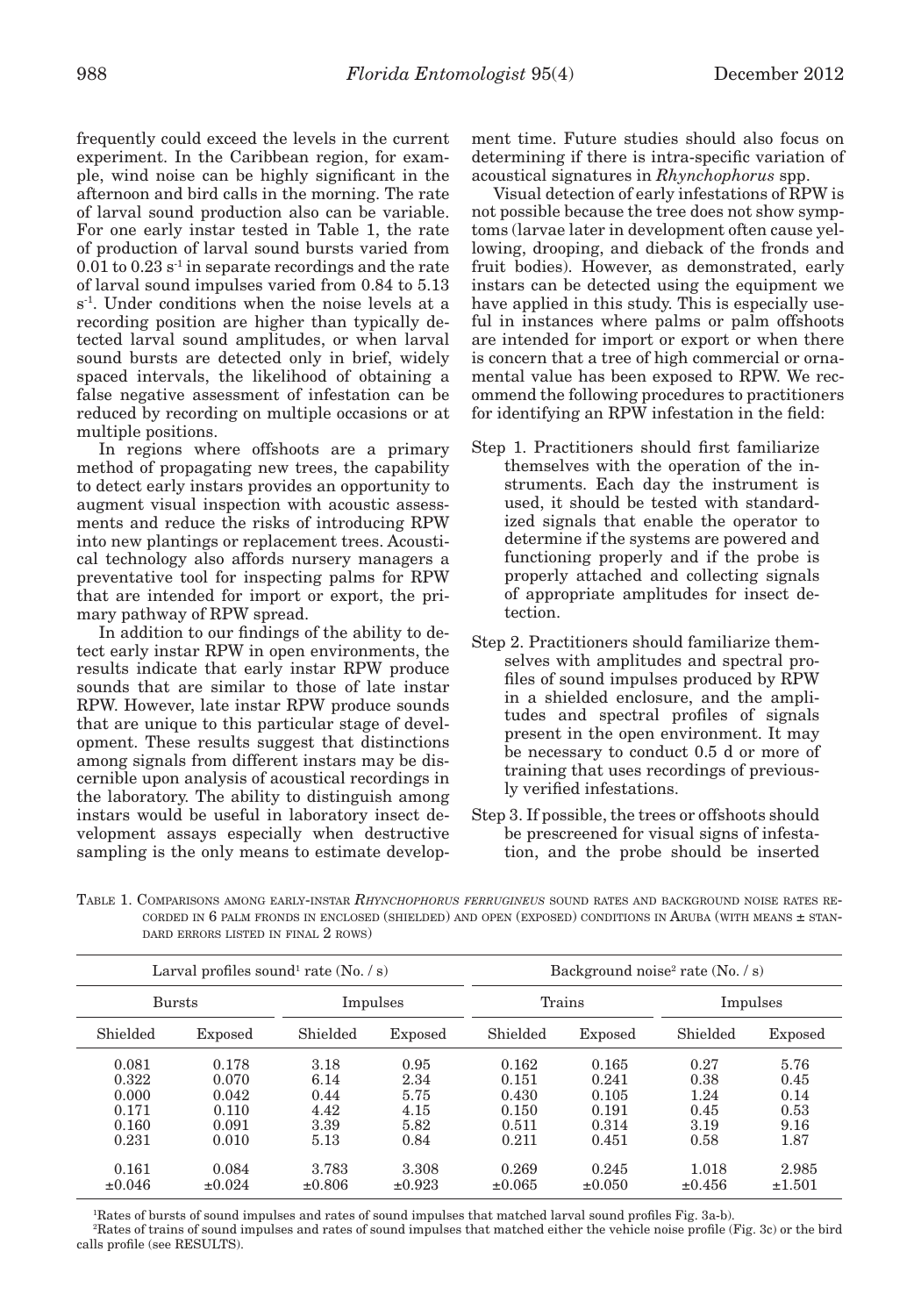into a tree or clamped onto an offshoot or sample at positions most likely to be near a site of infestation. Unless it is very large, an infestation in the crown of the tree is not likely to be detected over distances > 2-4 m. In addition, the signal will be strongly attenuated if the probe is not tightly attached to the sound-conducting structure.

- Step 4. A waiting period of 30-120 s after the probe is inserted may be needed to allow larval activity to recover from the effects of disturbance.
- Step 5. The signals should be monitored with both headphones and an audio recorder for 30-180 s. Periods with excessive wind or vehicle noise should be discarded. The listener should make notes of specific times of occurrence of salient sounds and events. Often it is helpful to confirm observations with colleagues at the time of recording, and to place greatest reliance on signals that can be verified by multiple listeners at multiple positions. This will provide greater perspective for the results of automated signal analysis.
- Step 6. The recorded signals provide an objective, quantitative backup to the subjective listener assessments at the recording sites. If sound impulse bursts that match spectral profiles of known larval signals are detected by the signal analyses and by confirmation of listeners, an infestation has almost always been confirmed by destructive sampling (i.e., by dissection of the trunk or frond) in previous studies. Infestations have been confirmed only infrequently when the automated assessments fail to identify larval sound bursts.

#### **ACKNOWLEDGMENTS**

We thank Fantastic Gardens, Aruba, especially Roy Maduro and Felipe Montoya-Alvarez, for providing research facilities and for providing insects and plant materials for these studies. We also thank Everett Foreman, USDA-ARS-CMAVE, for technical assistance with the acoustical recordings. This study was supported through the U.S. Farm Bill section 10201 funding through a Cooperative Agreement (10-8100-1503-CA) between Florida A&M University and USDA Animal and Plant Health Inspection Service, Plant Protection and Quarantine. The use of trade, firm, or corporation names in this publication is for the information and convenience of the reader. Such use does not constitute an official endorsement or approval by the USDA of any product or service to the exclusion of others that may be suitable. The USDA is an equal opportunity provider and employer.

## References Cited

- Al-Manie, M. A., and Alkanhal, M. I. 2004. Acoustic detection of the red date palm weevil. Trans. Eng.: Comput. Technol. 2: 209-212.
- Charif, R. A., Waack, A. M., and Strickman, L. M. 2008. Raven Pro 1.3 user's manual. Cornell Laboratory of Ornithology, Ithaca, NY.
- Dembilio Ơ., and Jacas, J. A. 2011. Basic bio-ecological parameters of the invasive Red Palm Weevil, *Rhynchophorus ferrugineus* (Coleoptera: Curculionidae), in *Phoenix canariensis* under Mediterranean climate. Bull Entomol. Res. 101: 153-163.
- El-Sabea, A. M. R., Faleiro, J. R., and Abo-El-Saad, M. M. 2009. The threat of red palm weevil *Rhynchophorus ferrugineus* to date plantations of the Gulf region in the Middle-East: an economic perspective. Outlooks on Pest Mgt. 20: 131-134.
- Faleiro, J. R. 2006. A review of the issues and management of the red palm weevil *Rhynchophorus ferrugineus* (Coleoptera: Rhynchophoridae) in coconut and date palm during the last one hundred years. Intl. J. Trop. Insect Sci. 26: 135-154.
- Fiaboe, K. K. M., Mankin, R. W., Roda, A. L., Kairo, M. T. K., AND JOHANNS, C. 2011. Pheromone-food-bait trap and acoustic surveys of *Rhynchophorus ferrugineus* (Coleoptera: Curculionidae) in Curacao. Florida Entomol. 94: 766-773.
- Mankin, R. W. 2011. Recent developments in the use of acoustic sensors and signal processing tools to target early infestations of red palm weevil in agricultural environments. Florida Entomol. 94: 761-765.
- Mankin, R. W., Brandhorst-Hubbard, J., Flanders, K. L., Zhang, M., Crocker, R. L., Lapointe, S. L., Mccoy, C. W., Fisher, J. R., and Weaver, D. K. 2000. Eavesdropping on insects hidden in soil and interior structures of plants. J. Econ. Entomol. 93: 1173-1182.
- Mankin, R. W., Hagstrum, D. W., Smith, M. T., Roda, A. L., and Kairo, M. T. K. 2011. Perspective and promise: a century of insect acoustic detection and monitoring. American Entomol. 57: 30-44.
- MANKIN, R. W., MIZRACH, A., HETZRONI, A., LEVSKY, S., NAkache, Y., and Soroker, V. 2008a. Temporal and spectral features of sounds of wood-boring beetle larvae: Identifiable patterns of activity enable improved discrimination from background noise. Florida Entomol. 91: 241-248.
- Mankin, R. W., Smith, M. T., Tropp, J. M. Atkinson, E. B., and Jong, D. Y. 2008b. Detection of *Anoplophora glabripennis* (Coleoptera: Cerambycidae) larvae in different host trees and tissues by automated analyses of sound-impulse frequency and temporal patterns. J. Econ. Entomol. 101: 838-849.
- Mukhtar, M., Rasool, K. G., Parrella, M. P., Sheikh, Q. I., Pain, A., Lopez-Llorca, L. V., Aldryhim, Y. N., Mankin, R. W., and Aldawood, A. S. 2011. Historical Arabian date palms threatened by weevils. Florida Entomol. 94: 733-736.
- Murphy, S. T., and Briscoe, B. R. 1999. The red palm weevil as an alien invasive: Biology and the prospects for biological control as a component of IPM. Biocontrol News and Information 20: 35-45.
- PINHAS, J, SOROKER, V., HETZRONI, A., MIZRACH A., TEICHER M., AND GOLDBERGER, J. 2008. Automatic acoustic detection of the red palm weevil. Comp. Electron. Agric. 63: 131-139.
- POTAMITIS, I., GANCHEV, T., AND KONTODIMAS, D. 2009. On automatic bioacoustic detection of pests: the cases of